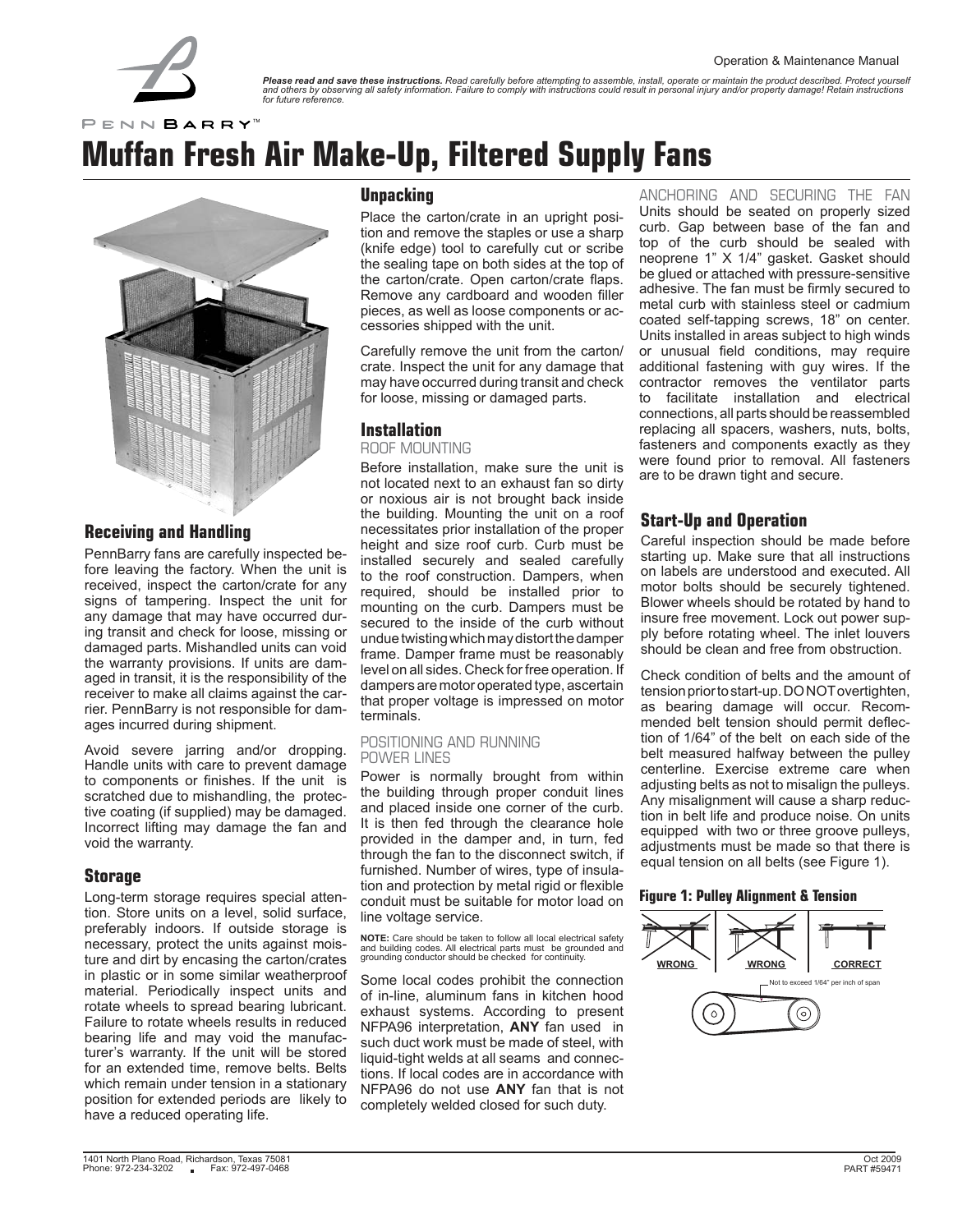#### *Whenever belts are removed or installed, never force belts over pulleys without loosening motor first to relieve belt tension.*

Before putting fan into operation, complete the following check list:

- a. Lock out primary and secondary power source.
- b. Make sure installation is in<br>accordance with mail with manufacturer's instructions.
- c. Check and tighten all fasteners.
- d. Spin centrifugal wheel to see if rotation is free and doesn't bind or rub.
- e. Check all set-screws and keys: tighten if necessary.
- f. Check belt for alignment (use recommended belt tension gauges).
- g. Check belt for proper sheave selection (make sure not in reverse position).
- h. Make sure there is no foreign loose material in ductwork leading to and from fan or in the fan itself.
- j. Properly secure all safety guards.
- k. Secure all access doors to fan and ductwork.
- l. Check line voltage with motor nameplate.
- m. Check wiring.

*(On single phase*  **ACAUTION** *motors, the terminal block must be set up in accordance with the nameplate instructions and/or wiring diagram. This set up must match the line voltage. If the motor is multi-speed or multivoltage, the winding leads must be grouped and connected as shown on the motor wiring diagram. The line voltage must correspond with proper grouping of motor leads. The wiring diagram must be followed explicitly or serious motor or starter damage will occur.)* 

#### **Maintenance**

Do not attempt maintenance on fan until the electrical supply has been completely disconnected. If a disconnect switch has not been provided, remove all fuses from the circuit and lock the fuse panel so they cannot be accidentally replaced.

Lubrication is a primary maintenance responsibility. Check all bearings periodically. Inspect belts for tightness. If the fan is installed in a corrosive or dirty atmosphere, periodically clean the centrifugal wheel, inlet, motor housing and other moving parts.

#### FAN SHAFT LUBRICATION

Fan shaft bearing pillow blocks are furnished in the greasable type are factory greased eliminating the need for greasing initially. Follow the lubricating schedule recommended by the factory. This practice should not supersede any safety considerations.

*Use low pressure grease guns only. High pressure guns tend to blow out or unseat bearing seals, leaving the bearing open to collect grime, dust and foreign particles.* 

#### LUBRICATION SCHEDULE

Always follow the bearing manufacturer's recommended lubrication schedule. If none is available use the following general schedule.

- a. Under average conditions where ambient temperatures do not exceed 120°F., lubrication is required 1 to 2 times a year.
- b. Under dirt laden atmosphere where there is a temperature range of 120°F to 150°F, lubrication is required from 3 to 6 times a year.
- c. Under extreme temperature conditions and extremely dirty atmospheres, lubrication should be scheduled at least once or twice a month.
- d. Belt drive units maximum temperature should not exceed 160°F. Direct driven models have temperature range stamped on motor.

#### MOTOR LUBRICATION

In general, standard motors are furnished with pre-lubricated, sealed-forlife ball bearings which require no lubrication for 7 to 10 years of normal service. Where motors have greasable bearings, these bearings are factory lubricated and require no attention for one year under normal conditions. If grease relief fittings are provided, remove them when performing maintenance to allow grease to flow out. Whenever possible, apply grease while the motor is running. This practice should not supersede any safety considerations. DO NOT OVER-GREASE, as most lubricants deteriorate motor windings, thereby reducing motor life.

# **Table 1: Recommended Lubricants**

| Manufacturer | Product               | Temp. Range                                         |
|--------------|-----------------------|-----------------------------------------------------|
| <b>BP</b>    | $LG-{\#}P-1$          |                                                     |
| Gulf         | Gulfcrown EP-1        | Below 32°F                                          |
| Imperial Oil | Unirex EP-1           | $(0^{\circ}C)$                                      |
| Shell        | Alvania R-1           |                                                     |
| <b>BP</b>    | Energrease,<br>MPMK11 |                                                     |
| Gulf         | Gulfcrown EP-2        |                                                     |
| Imperial Oil | Unirex EP-2           | 32°F to 150°F<br>$(0^{\circ}$ C to 66 $^{\circ}$ C) |
| Shell        | Alvania R-3           |                                                     |
| Sun Oil      | Sun Prestige 42       |                                                     |
| Texaco       | Regal AFB2            |                                                     |

#### **Filters**

Filters are an integral part of the MU Muffan. The filters are washable aluminum mesh with sizes and quantities per model listed below. Filter inspection and cleaning intervals will vary depending upon the amount of contaminant present and when this will raise the pressure drop across the filters to an unacceptable level. To clean the filters, first remove the screws in the cap and remove the cap. The filters can then be pulled straight up and out of the filter tracks through the top of the unit. Use a brush or vacuum for dry dust and contaminants. Then rinse with water in the opposite direction of airflow through the filter. For contaminants that are not easily removed with water a light detergent can be used. Filters should be allowed to dry thoroughly and then placed back within the filter tracks. Replace the cap and all screws as originally found.

### **Special Purpose Systems**

Explosive, corrosive, high temperatures, etc. may require special construction, inspection and maintenance. It is necessary to observe the fan manufacturer's recommendations and limitations concerning the type of material to be handled by the fan and its application to special conditions.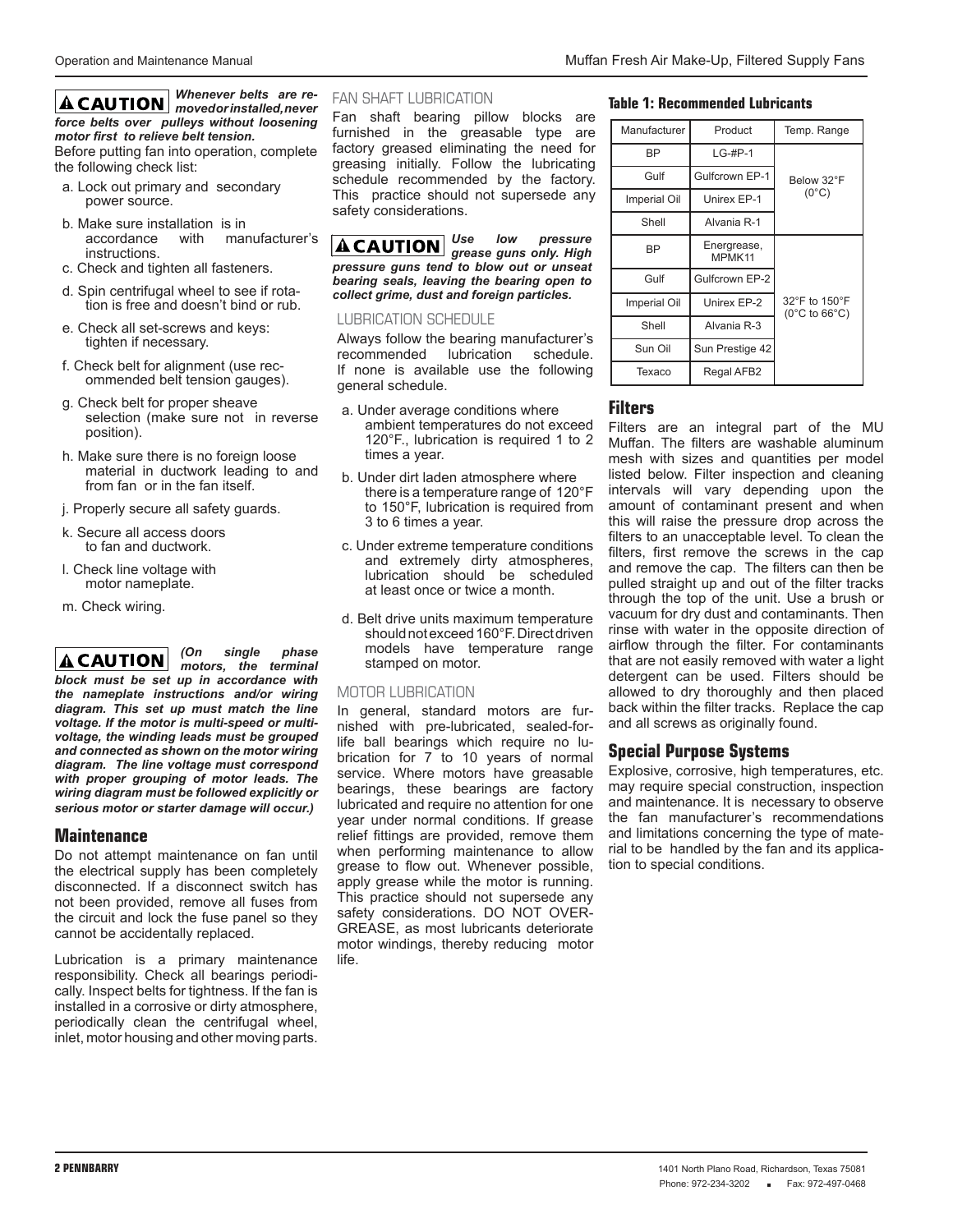#### **Hidden Danger**

In addition to the normal dangers of rotating All fans have moving parts which machinery, fans present an additional haz-require guarding in the same way as other ard in their ability to suck in not only air, but moving machinery. In areas which are loose material as well. Solid objects can accessible only to experienced personnel, pass through the fan and be discharged a standard industrial type guard may be by the impeller as potentially dangerous adequate. This type of guard will prevent projectiles. Therefore, screen intake to the entry of thrown or dropped objects with ductwork, whenever possible, to prevent the a minimum restriction of air flow. accidental entrance of solid objects. Never open access doors to a duct system with the Where the fan is accessible to untrained fan running.

On the downstream (or pressure) side of of some performance loss. Unprotected the system, releasing the door with the fans located less than 7' above the floor system in operation may result in an-also require guarding as specified in explosive opening. On the upstream (or the Occupational Safety and Health Act suction) side, the inflow may be sufficient to (OSHA). Roof mounted equipment will suck tools and clothing, etc., and may even require guards when access is possible. cause a man to lose his balance.

into or blown through the duct work.

#### **Figure 2: Belt Drive**

# **Guards**

personnel or the general public, use maximum safety guards, even at the cost

When a fan is being started for the first time, to ductwork which will prevent contact with a complete inspection of the duct work and the internal moving parts, but when the interior of the fan should be made (with the inlet or outlet is exposed, install a suitable power locked off), to make certain there is guard. PennBarry recommends the use of no foreign material which can be sucked guards on all exposed non-ducted fans, Centrifugal fans may be connected directly ceiling and wall mounted.

#### **Replacement Parts**

When replacing parts, do so with properly selected components which duplicate the original parts correctly. Incorrectly sized shafts, belts, pulleys, centrifugal wheels, etc. can damage the fan.

DON'T: Decrease size of driven pulleys overspreading will overload motors and blow wheels.

DON'T: Increase size of driver pulleys.

DON'T: Change section "A" belts to "B" or single groove design to two groove type. Heavier belts require extra tension which will decrease life of bearings.

DON'T: Change type of filters specially of unknown efficiency and loading capacity.

#### PARTS LISTS

- 1. Stamped Louver Panel
- 2. Base
- 3. Roof Cap

4. Blank Side Panel

- 5. Motor Mounting Plate
- 6. Belt and Pulleys
- 7. Cleanable Filters
- 8. Blower Housing
- 9. Spreader Bar
- 10. Angle Support Frame
- 11. Center Support Channel
- 12. Thermally Protected Motor

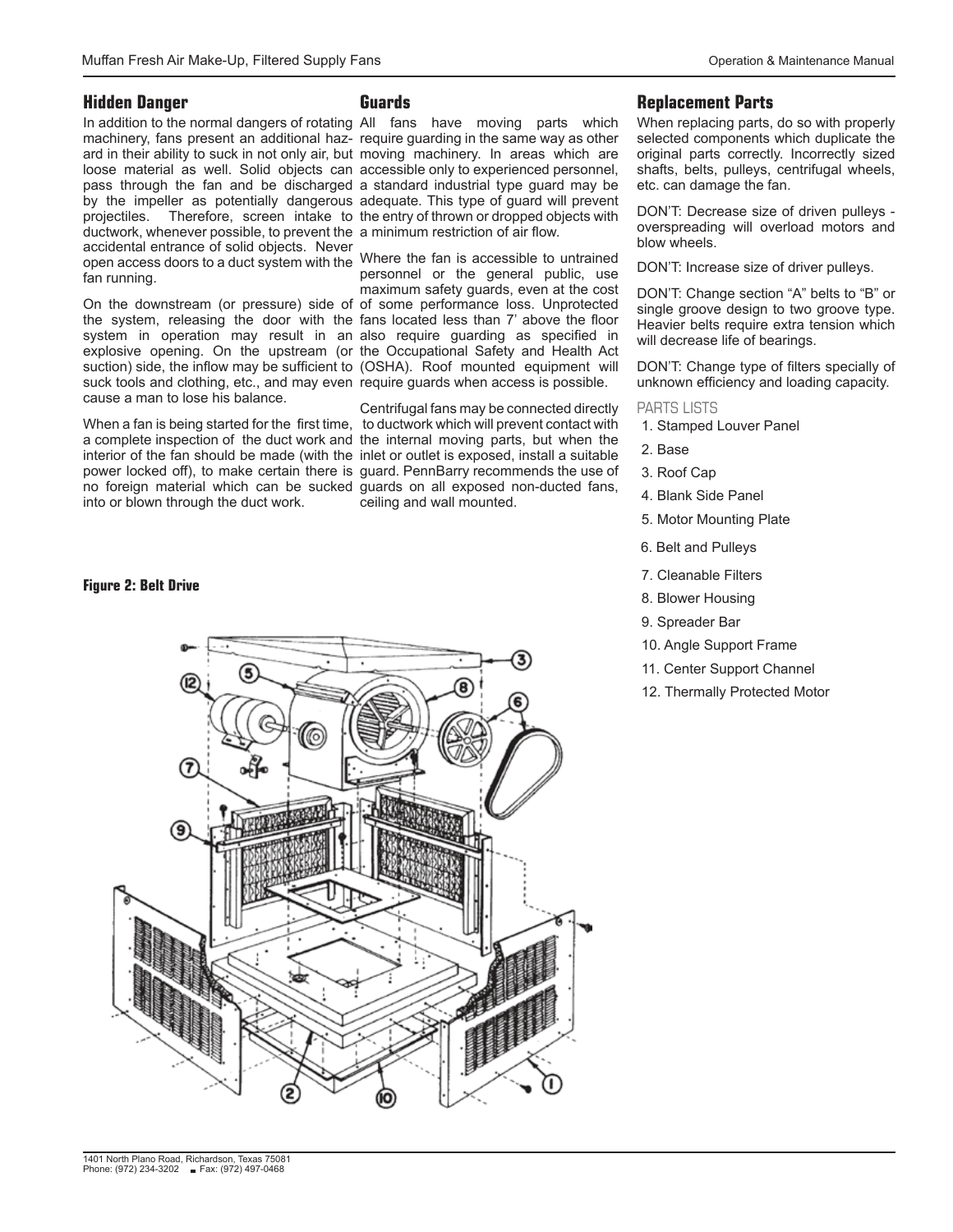# **Troubleshooting Checklist**

| Symptom                                                                | <b>Possible Cause</b>                                                                                                                                                                                                                                                                                              | <b>Corrective Action</b>                                                                                                                                                                                                                                                                                                                                                                                                                                                              |
|------------------------------------------------------------------------|--------------------------------------------------------------------------------------------------------------------------------------------------------------------------------------------------------------------------------------------------------------------------------------------------------------------|---------------------------------------------------------------------------------------------------------------------------------------------------------------------------------------------------------------------------------------------------------------------------------------------------------------------------------------------------------------------------------------------------------------------------------------------------------------------------------------|
| <b>Excessive Noise</b>                                                 | 1. Defective or Loose Motor Bearings<br>2. Ventilator Base Not Securely Anchored<br>3. Loose or Unbalanced Wheel/Propeller<br>4. Misaligned Pulleys or Shaft<br>5. Loose or Damaged Wheel/Propeller<br>6. Wheel Running In Wrong Direction                                                                         | 1. Replace Motor with Same Frame Size<br>2. Reset Properly<br>3. Tighten Screws, Remove Build-Up, Balance<br>Wheel/Propeller<br>4. Correct Alignment<br>5. Replace Wheel/Propeller<br>6. Reverse Direction                                                                                                                                                                                                                                                                            |
| Fan Inoperative                                                        | 1. Blown Fuse or Open Circuit Breaker<br>2. Loose or Disconnected Wiring For Proper<br>Connections<br>3. Defective Motor<br>4. Broken Belts                                                                                                                                                                        | 1. Replace Fuses or Circuit Breaker<br>2. Shut Off Power and Check Wiring<br>3. Repair or Replace Motor<br>4. Replace Belts                                                                                                                                                                                                                                                                                                                                                           |
| <b>Insufficient Airflow</b>                                            | 1. Open Access Doors or Loose Sections of Ducts<br>2. Clogged Filters<br>3. Operation in Wrong Direction<br>4. Insufficient Make-Up Air Direction                                                                                                                                                                  | 1. Check for Leakage<br>2. Clean Filters<br>3. Correct Rotation of Wheel/Propeller<br>4. Add Make-Up Fan or Louver Opening                                                                                                                                                                                                                                                                                                                                                            |
| Water Leaking Into<br>Ductwork or<br>Collection of<br>Grease Under Fan | 1. Fan Installed With Slope in the Wrong Direction<br>2. Clogged Drain Spout<br>3. Cooling Tube or Motor Dome Top Removed<br>4. Grease Container Full                                                                                                                                                              | 1. Slope Should Be Fitted in the Direction of the<br>2. Clean Drain Spout<br>3. Install New Cooling Tube With Gasket And Dome<br>Top<br>4. Empty Grease Box                                                                                                                                                                                                                                                                                                                           |
| Motor Overheating                                                      | 1. Belt Slippage<br>2. Over Voltage Or Under Voltage<br>3. Operation In Wrong Direction<br>4. Fan Speed Too High<br>5. Incorrect Motor (Service Factor 1.0, Low Ambient<br>Temperature)<br>6. Blocked Cooling Tube Or Leaky Gasket<br>7. Insufficient Airflow to Kitchen Hood Fan Operating<br>8. Undersized Motor | 1. Adjust Tension or Replace Bad Belts<br>2. Contact Power Supply Company<br>3. Reverse Direction of Motor<br>4. Slow Down Fan By Opening Variable Pitch<br>5. Replace Motor With Correct Open, Nema Service<br>Factors (1.15 or Higher) with 40 Degrees Ambient<br>6. Remove Blockage And Seal Cooling Tube in Place<br>7. Check Airflow Under Hood and Adjust on Low<br>Speed with Kitchen In Full Operation<br>8. Check Motor Ratings with Catalog Speed and Air<br>Capacity Chart |

Note: Care should be taken to follow all local electrical, safety and building codes. Provisions of the National Electric Code (NEC), as wells as the Occupational Safety and Health Act (OSHA) should be followed.

All motors are checked prior to shipment. If motor defects should develop, prompt service can be obtained from the nearest authorized service station of the motor manufacturer while under warranty. Exchange, repair or replacement will be provided on a no charge basis if the motor is defective within the warranty period. The PennBarry representative in your area will provide a name and address of an authorized service station if requested. WARNING: Motor guarantee is void unless overload protection is provided in motor wiring circuit.